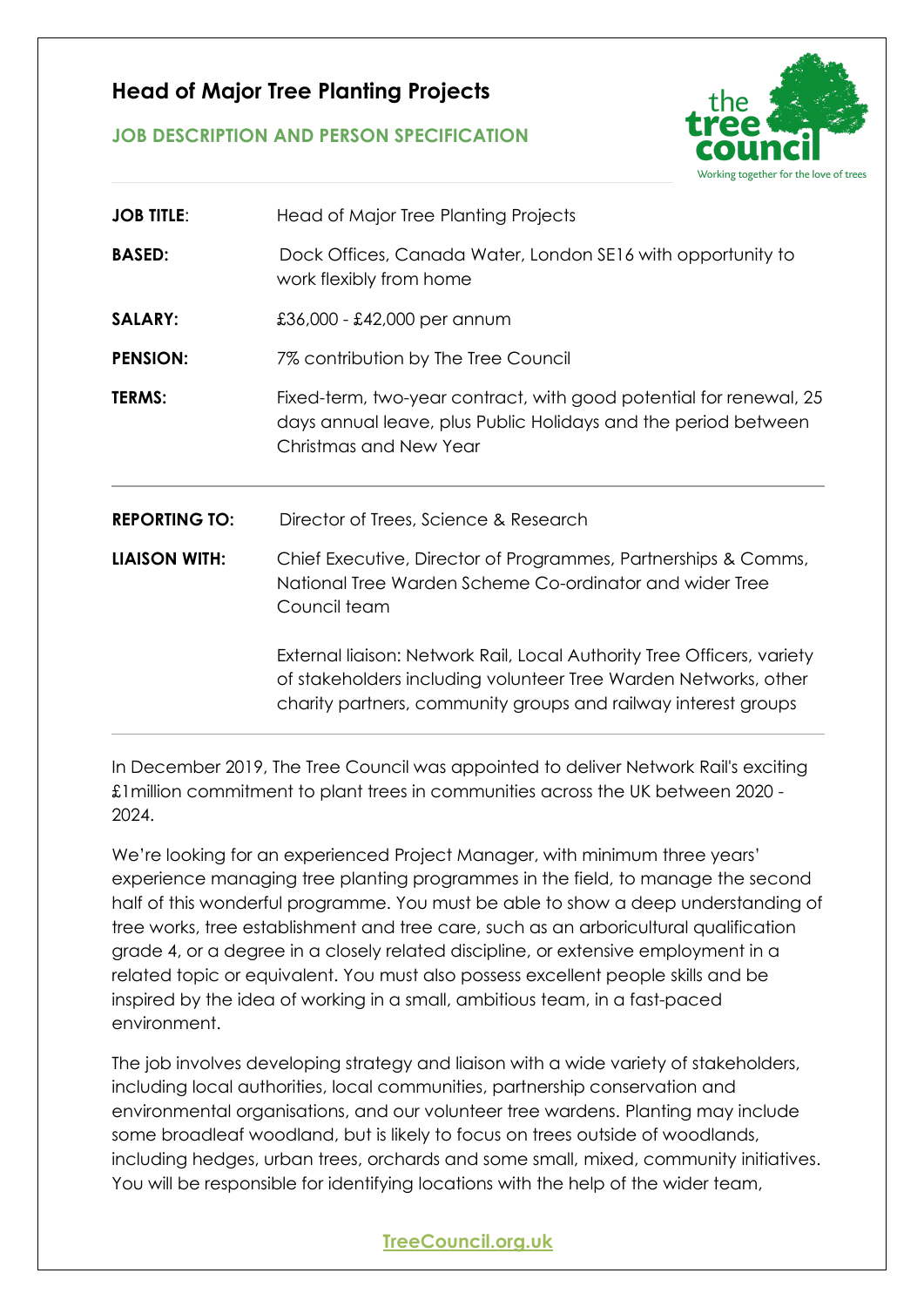project delivery, managing budgets, preparing regular reports for Network Rail and evaluating annually with an independent consultant. You will travel around the country and be prepared to work some weekends and evenings.

In 2022/23, the third year of the programme, there are approximately 17 projects in the pipeline for delivery this coming winter, and the post holder will be expected to pick up on work already underway to develop these projects in time for tree planting season, from the end of November to March.

This role will also support The Tree Council's Director of Trees, Science & Research on other Network Rail related activities as needed. Specifically, this will be to support our 'Critical Friend' relationship with Network Rail as well as advisory role to Government, local authorities and other partners. You will also be required to input to science and research projects, communications campaigns, and various community and specialist events around the country.

You will be at the heart of this transformational programme where active communication, attention to detail and determination will be vital to success. You will also work closely with the equivalent post holder across the Southern area.

## **JOB PURPOSE:** Develop and deliver the Network Rail programme in partnership with local authorities, other organisations and volunteer Tree Council Tree Wardens (where appropriate) to help Network Rail meet the objectives of the Varley Report

Continue close working relationship with The Tree Council's National Tree Warden Scheme Co-ordinator.

Continue to develop a strategic programme that Network Rail and The Tree Council can be proud of with wide-ranging benefits for the environment, wildlife, and the health and wellbeing of local communities.

# **RESPONSIBILITIES**

Develop and deliver the Network Rail planting programme:

- Working closely with the Project Steering Group, develop a strategic programme that will plant thousands of trees across the UK over the 2022-2023 tree planting season, picking up the portfolio of projects already in the pipeline. This will include hedgerow and street tree planting.
- Informed by the successes and challenges of Years one and two, develop the strategic evolution of the programme over subsequent years with the CEO, Director of Trees, Science & Research and Senior Team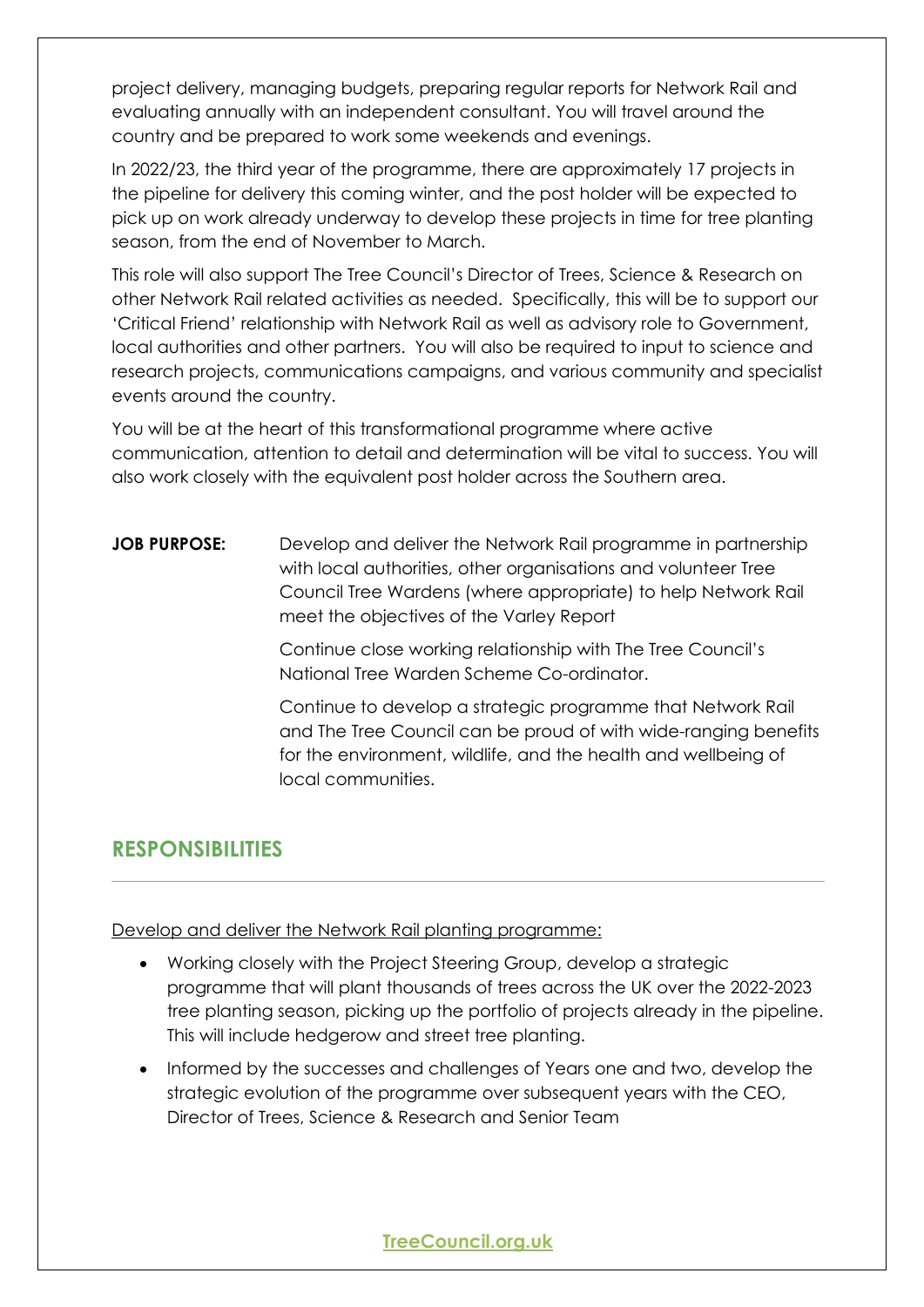- With strategic objectives in mind, use agreed criteria to identify, prioritise and confirm planting sites with local authorities, tree warden networks and other conservation charities and community groups
- Work with the wider team to ensure that the Network Rail programme amplifies and blends positively with: the School Programme; Science and Research projects; our Defra research programme; and the Tree Wardens network.
- Represent the Tree Council at community planting (or National Tree Warden Scheme Co-ordinator where appropriate) and other local stakeholder events and site visits, giving talks and providing training where needed

## Monitoring & Evaluation

- Manage the programme budget, keeping detailed records of income and expenditure for each aspect
- Maintain an up-to-date database of trees planted and their locations, together with a calendar of future projections
- Support the Director and Project Steering Group with planning, preparation and drafting quarterly and annual reports, monitoring planting and progress against budget
- Prepare short, quarterly progress reports for The Tree Council Board of Trustees
- Tender and manage an independent process to verify and evaluate the programme annually for reporting to Network Rail

## Liaison with Network Rail

- Attend and contribute to Project Steering group meetings, other Network Rail meetings, workshops and conferences, including assisting the Director with the wider Network Rail programme as necessary
- Support The Tree Council's Head of Comms by providing active information on notable events and key milestones so they can be promoted on national, local and social media
- Explore relevant Awards which might be entered and help with their preparation and submission

## With the wider Tree Council Team

- Use your expert tree knowledge to help team members answer tree questions that arise from the public via email or social media
- Help the Head of Comms constantly update the FAQ section of The Tree Council website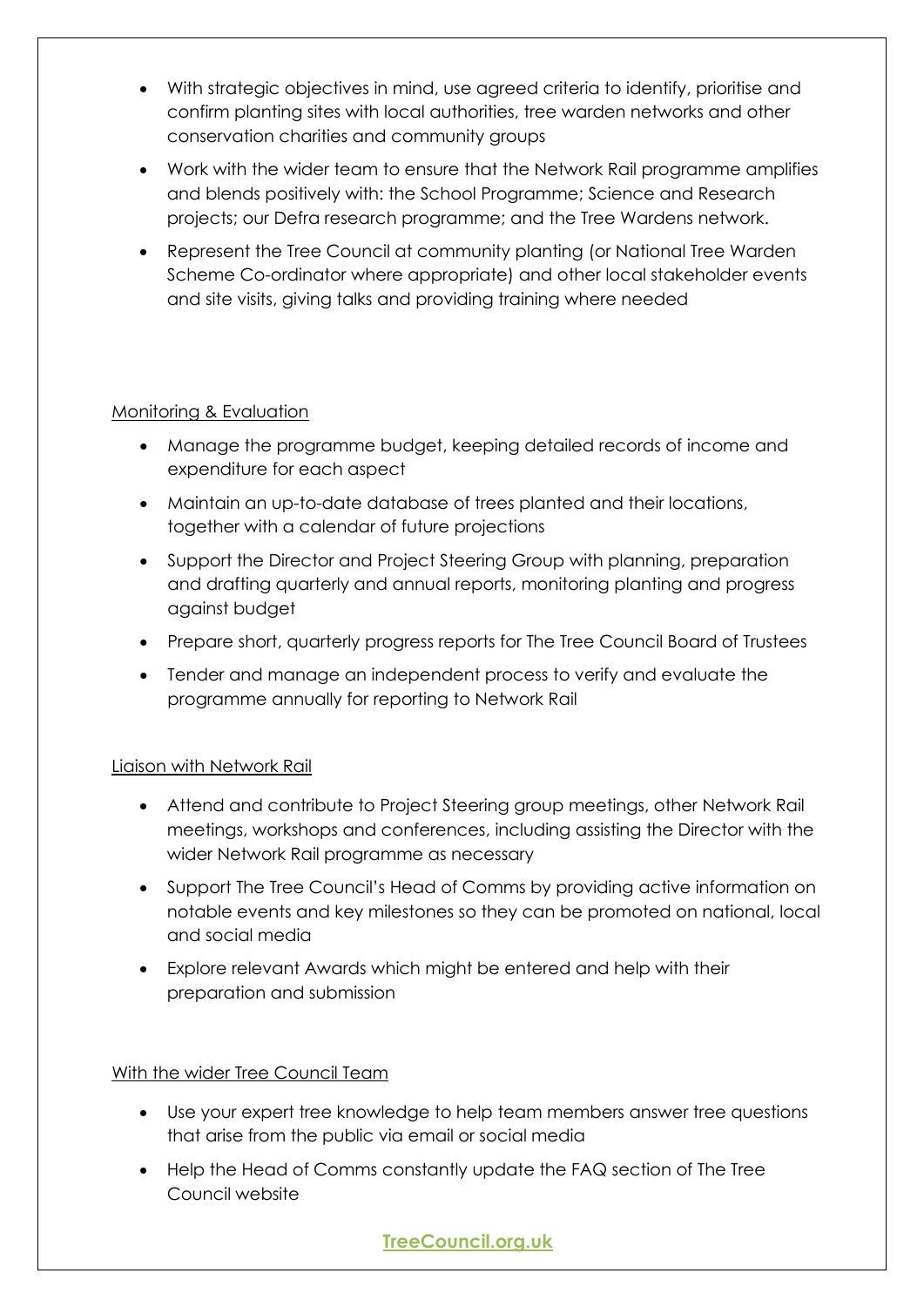- Represent The Tree Council as a sector expert at national and other networks, partnerships and forums.
- Attend team meetings and (when possible) share cake!
- Throw yourself wholeheartedly into helping out whenever and wherever needed at autumn regional forums, shows and exhibitions.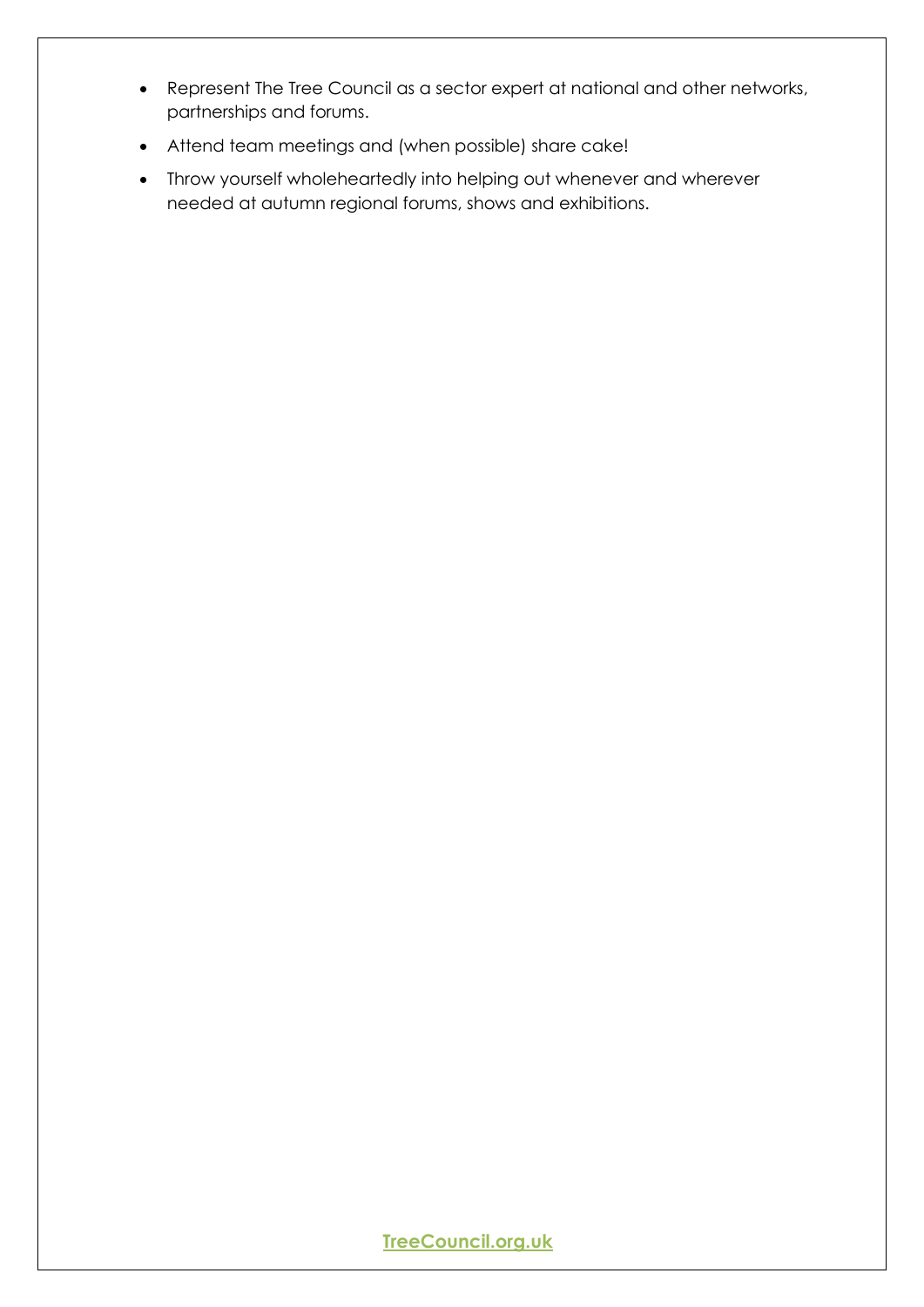# **PERSON SPECIFICATION**

| <b>Person Specification</b><br>Qualifications |                                                                                                                                                                             |   | Criteria * |  |
|-----------------------------------------------|-----------------------------------------------------------------------------------------------------------------------------------------------------------------------------|---|------------|--|
|                                               |                                                                                                                                                                             |   |            |  |
|                                               | Arboricultural skills such as arboricultural qualification grade 4, or a degree in a<br>closely related discipline, or extensive employment in a related area or equivalent | E |            |  |
|                                               | <b>Experience</b>                                                                                                                                                           |   |            |  |
|                                               | Minimum 3 years' experience as a Project Manager with demanding targets                                                                                                     | E |            |  |
| $\bullet$                                     | Minimum 3 years' experience managing tree planting programmes in the field                                                                                                  | E |            |  |
|                                               | In-depth knowledge of tree id and biology, tree law, tree management, tree health                                                                                           | E |            |  |
|                                               | Experience working within or alongside Local Authorities                                                                                                                    | E |            |  |
|                                               | Experience working with government agencies                                                                                                                                 |   | D          |  |
|                                               | Experience working with volunteers                                                                                                                                          | E |            |  |
|                                               | Experience dealing with high pressure & sometimes delicately-balanced situations                                                                                            | E |            |  |
| <b>Skills</b>                                 |                                                                                                                                                                             |   |            |  |
| $\bullet$                                     | Possess strong organisational skills, often working to tight deadlines, with a calm and<br>confident manner                                                                 | E |            |  |
| $\bullet$                                     | Able to prioritise a heavy workload, multi-task and perform effectively under<br>pressure with excellent attention to detail                                                | E |            |  |
| $\bullet$                                     | Excellent written and spoken English with an impeccable telephone and email<br>manner                                                                                       | E |            |  |
|                                               | Numerate and forensic with budgets and targets                                                                                                                              | E |            |  |
|                                               | Confident building relationships with a wide variety of stakeholders                                                                                                        | E |            |  |
| $\bullet$                                     | Driving license and willingness to travel throughout the UK. Own car is very desirable<br>as this role would be difficult to fulfil using public transport. Mileage paid.   | E |            |  |
| $\bullet$                                     | IT proficient with good knowledge of all MS Office programmes including Word,<br>Excel, Outlook and Powerpoint.                                                             | E |            |  |
| $\bullet$                                     | Self-motivated, high-energy and pro-active with a 'can do' attitude                                                                                                         | Ε |            |  |
|                                               | Willingness to "muck in" and be hands-on, including with everyday / routine tasks                                                                                           | E |            |  |
|                                               | Understand why trees, the environment, wildlife, education, health & wellbeing are<br>important to people's lives and be able to 'champion' the cause                       | E |            |  |

(\*) E= Essential D=Desirable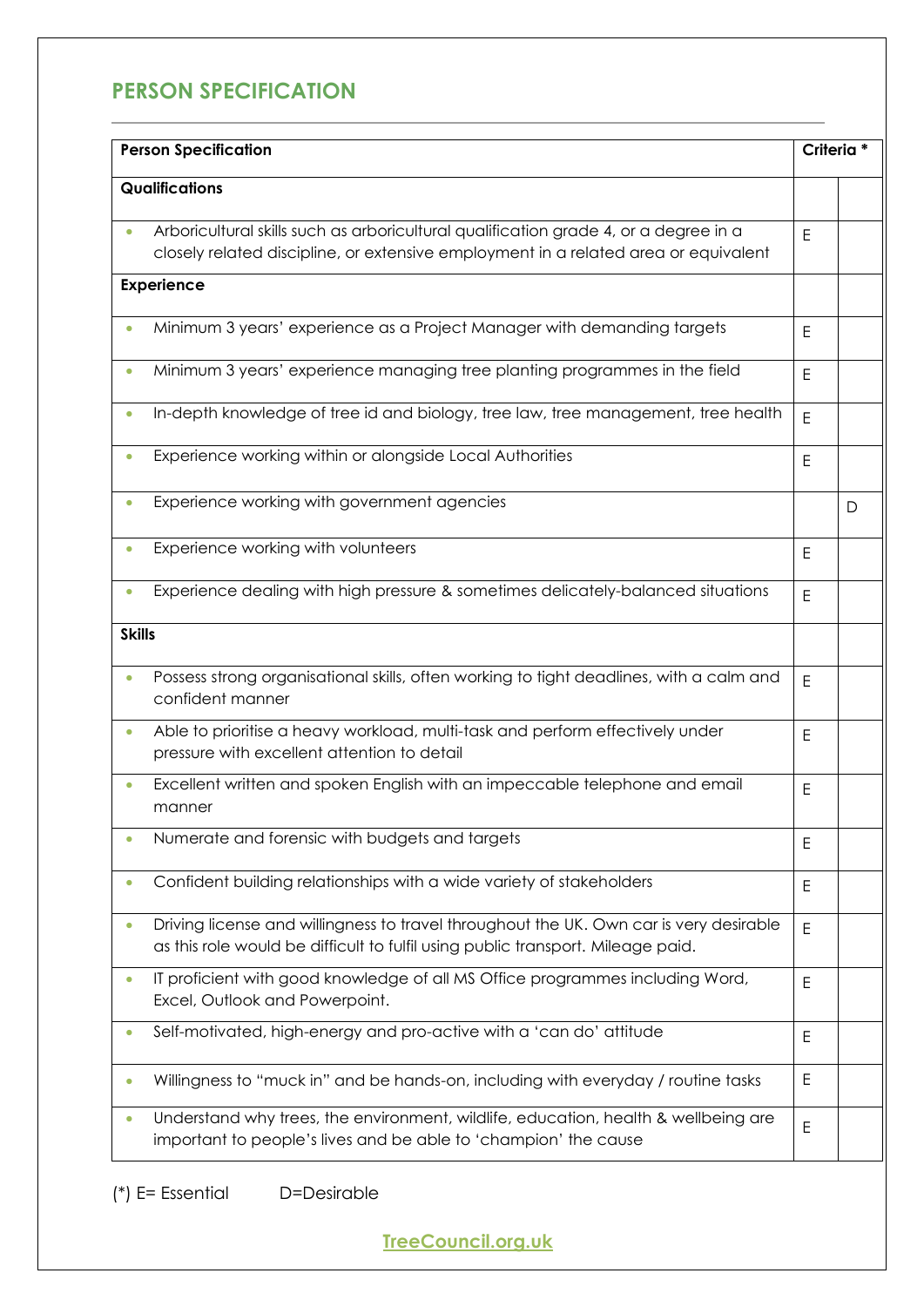## **PERSON SPECIFICATION continued ….**

Attitudes:

- Diplomatic and collaborative, builds positive relationships quickly
- Engaging with high energy levels
- High professional standards
- Approachable, with the gravitas to be listened to seriously
- Resilience and tenacity
- Highly practical
- Resourceful problem solver
- Can-do, self-starter
- Able to work weekends / evenings with some overnight stays (The Tree Council operates a 'Time off in Lieu' policy.)

The Tree Council team works in a collegiate way, delivering projects together. As a result, there is regular cross-over and collaboration. Each project has a designated leader who takes responsibility for driving, maintaining and monitoring progress.

## **THE TREE COUNCIL - WHO WE ARE**

The Tree Council is a charity (charity no. 279000) and umbrella body bringing everyone together with a shared mission to care for trees and our planet's future. We inspire and empower organisations, government, communities and individuals with the knowledge and tools to create positive, lasting change at a national and local level.

We inspire people to plant and care for trees – the trees in your city street, your local park or school playground, in orchards and hedgerows and rural pastures around the UK. (Other charities focus on forests and larger woodlands.) We celebrate our 50<sup>th</sup> anniversary in 2023.

Following a very successful National Tree Week campaign in 2019, which raised significant funds for tree planting, we are at an important stage in our development, with ambitious plans for the future.

Our work includes:

- Support for a network of volunteer Tree Wardens who help plant and establish trees in communities across England, Scotland and Wales. It is the Tree Wardens 30<sup>th</sup> anniversary in autumn 2020
- An annual community programme, which connects people with trees and the natural world, including 'National Tree Week' at the end of November, which celebrates the start of the winter planting season
- A grants programme that helps schools and other groups fulfil their vision to plant trees, orchards and hedgerows
- Science and social research programme in partnership with Defra, Forestry Commission, Fera Science and top UK universities. This includes work to develop an Ash Dieback Toolkit to help Local Authorities with their planning